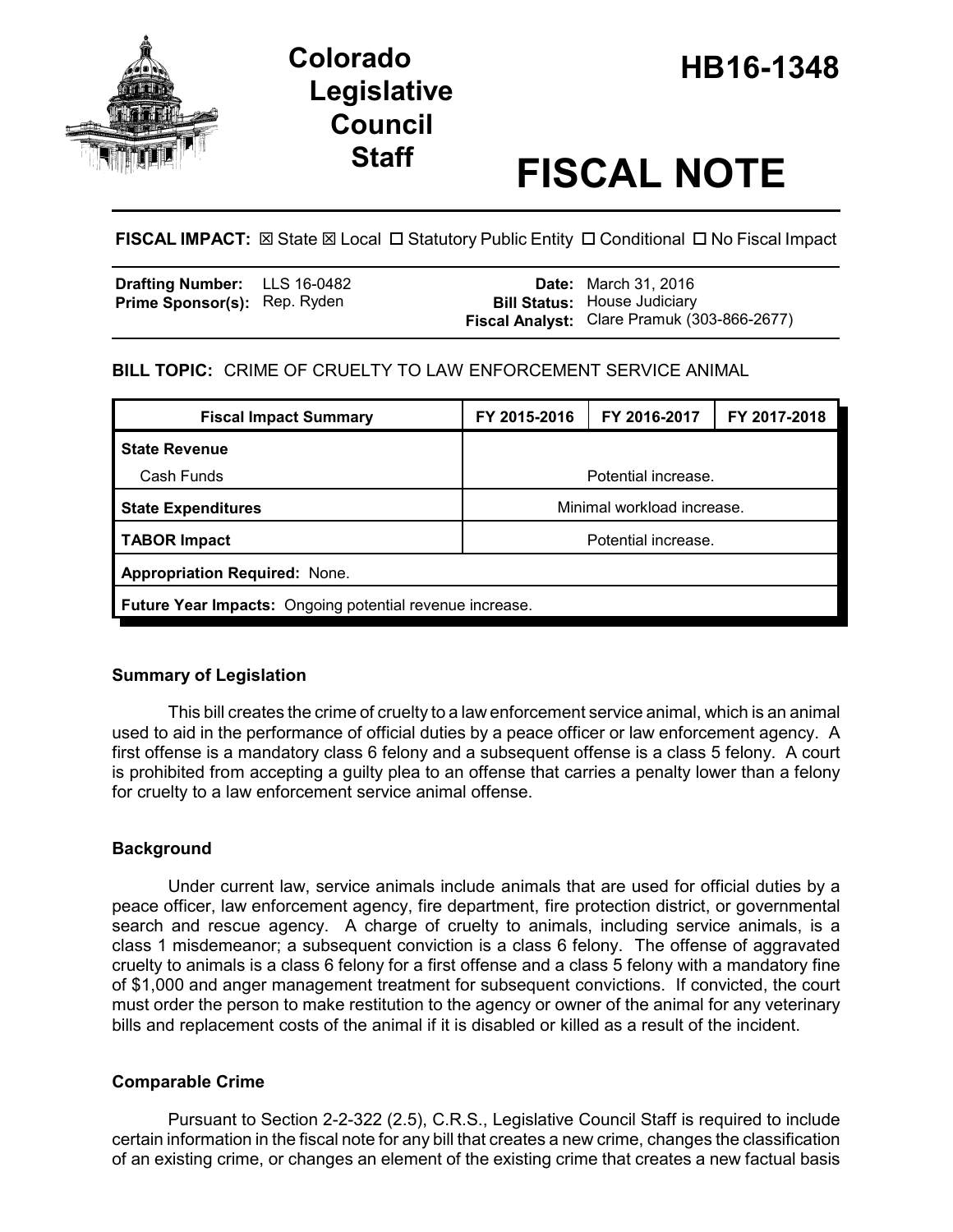Page 2

for the offense. This bill creates a class 6 felony for cruelty to a law enforcement service animal, an offense that can be charged under current law as a class 1 misdemeanor. According to the Judicial Department, there were no charges filed under existing law between January 1, 2013, and March 2, 2016, so no demographic information is available. Because no charges have been filed in the past three years, future charges are expected to be minimal.

#### **State Revenue**

Beginning in the current FY 2015-16, this bill may increase state revenue credited to the Fines Collection Cash Fund in the Judicial Department. The fine penalty for a class 6 and a class 5 felony is \$1,000 to \$100,000. Because the courts have the discretion of incarceration, imposing a fine, or both, the precise impact to state revenue cannot be determined. However, based on the low number of fines imposed in 2015 and no recent convictions for cruelty to service animals, the fiscal note assumes that any revenue generated is likely to be less than \$5,000.

#### **TABOR Impact**

This bill may increase state revenue from fines, which may increase the amount of money required to be refunded under TABOR. TABOR refunds are paid out of the General Fund.

#### **State Expenditures**

This bill may increase workload for multiple state agencies as explained below.

*Trial Courts*. This bill may increase workload for trial courts in the Judicial Department and because the offense will have a mandatory felony penalty, defendants may be more likely to take the case to trial. As noted in the Comparable Crimes section, charges are expected to be minimal and any increase in workload can be accomplished within existing appropriations.

*Office of the State Public Defender and Office of Alternate Defense Counsel.* **The bill** may increase workload or costs for the Office of the State Public Defender and Office of Alternate Defense Counsel to provide representation for any persons deemed to be indigent. The fiscal note assumes any such increases are minimal and will not require an increase in appropriations for any agency within the Judicial Department.

**Department of Corrections.** To the extent that any convictions of cruelty to law enforcement service znimals occur and a person is sentenced to a term of incarceration, costs for the Department of Corrections (DOC) will increase. For informational purposes, offenders placed in a private contract prison cost the state about \$59.90 per offender per day, including the current daily rate of \$56.02 and an estimated \$3.88 per offender per day for medical care provided by the DOC. No impact is expected in the first year because of the estimated time for criminal filing, trial, disposition, and sentencing. The fiscal note assumes that any costs in future years arising under House Bill 16-1348 will be requested through the annual budget process.

#### **Local Government Impact**

*Misdemeanor offenses in county courts.* Because this bill increases the penalty for an offense from a misdemeanor to a mandatory felony, the bill may increase workload for district attorneys. Under current law, a court may sentence an offender to jail for a class 6 felony for a